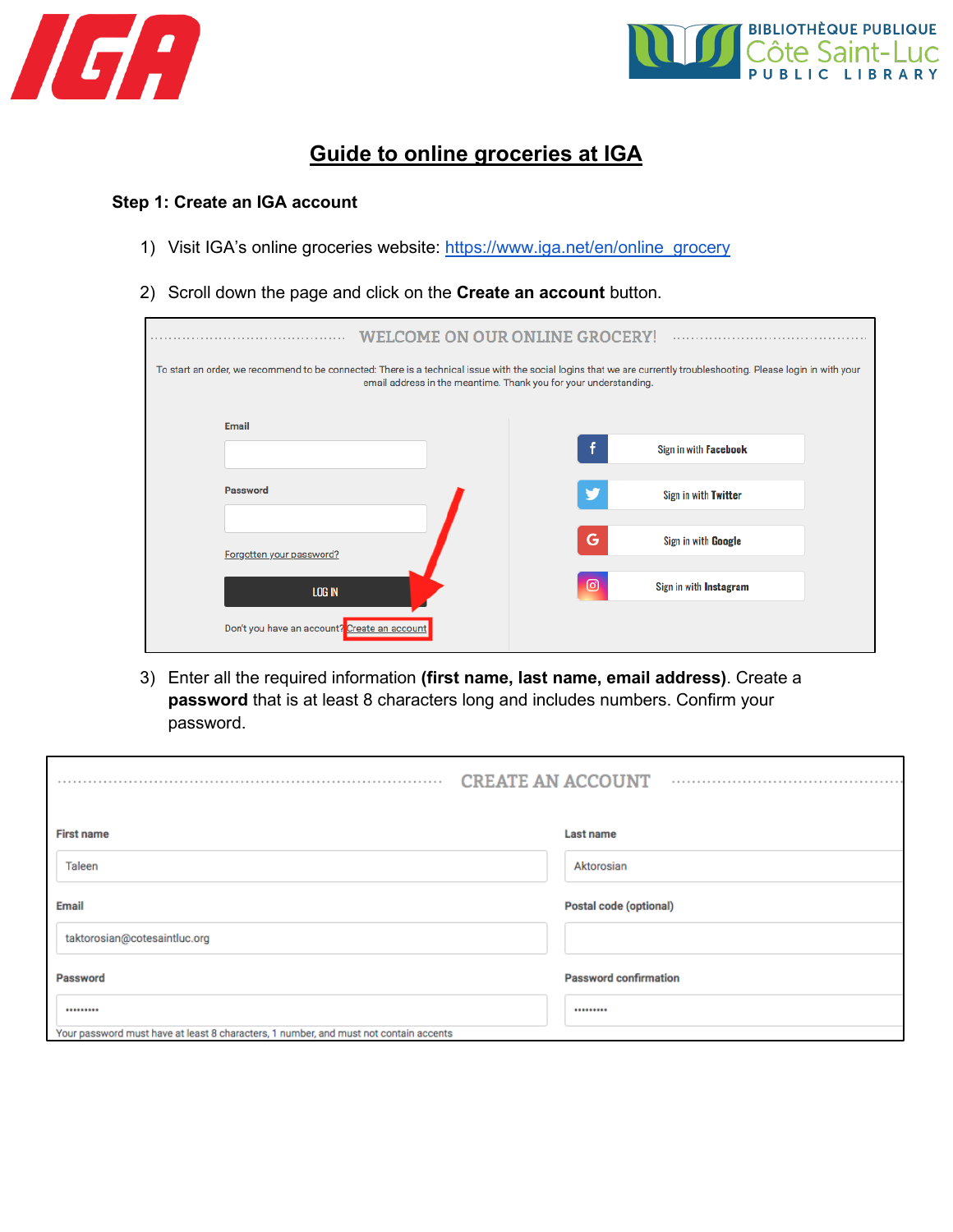



4) Make sure to check the account type option as **Personal** and **Accept** the terms and conditions. You will also need to check the box affirming that you are not a robot.



5) This may or may not initiate a verification game where you will need to choose a series of images containing a certain feature. Click on the images that apply and select **Verify.**

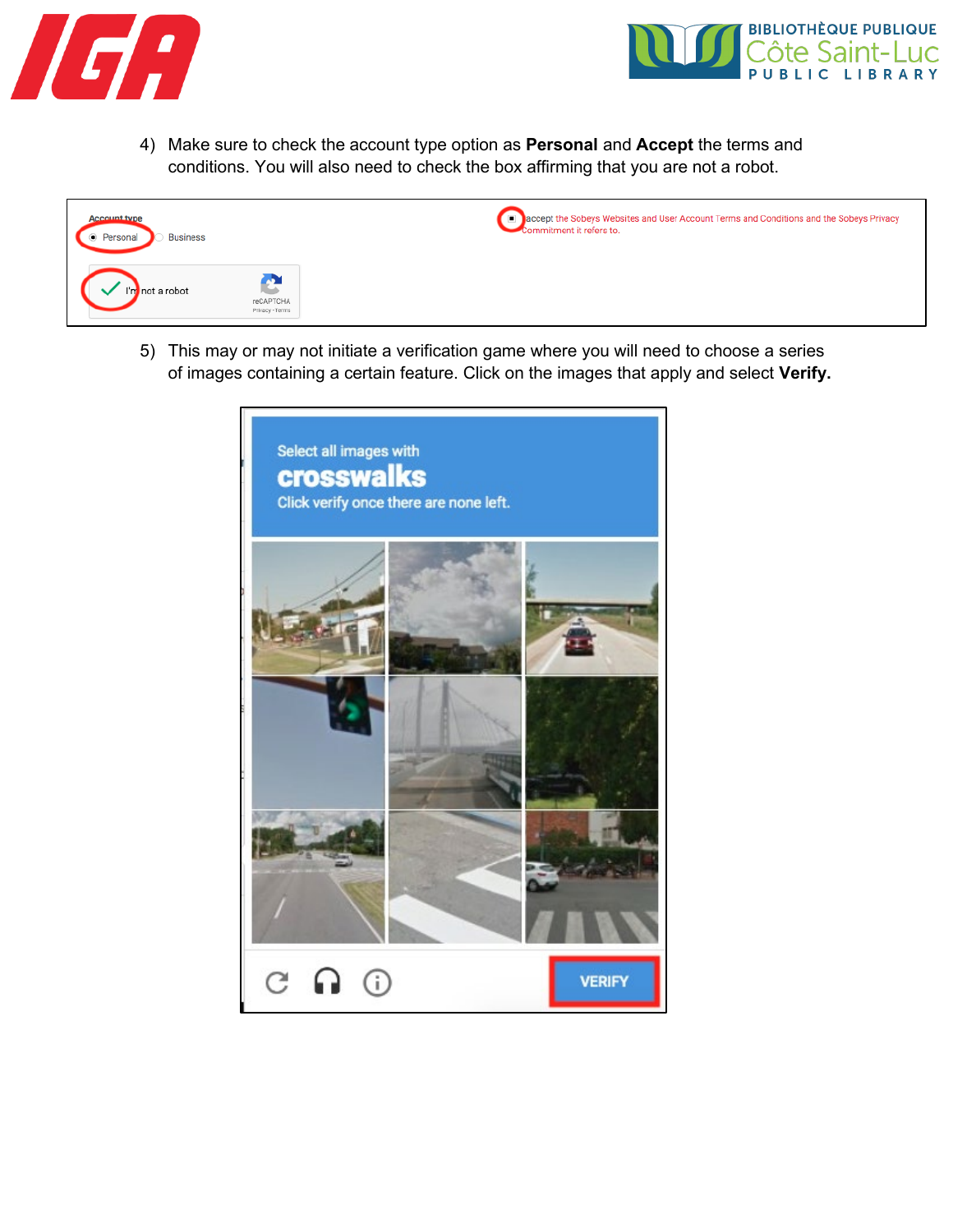



6) You will now see a green check mark beside the "I'm not a robot''. Once you have completed all the required steps, click **Create an account** from the bottom



right corner.

**CREATE AN ACCOUNT** 

7) IGA will send you a **confirmation email** to your email address. Go to your emails to click on the link to **activate your account**.

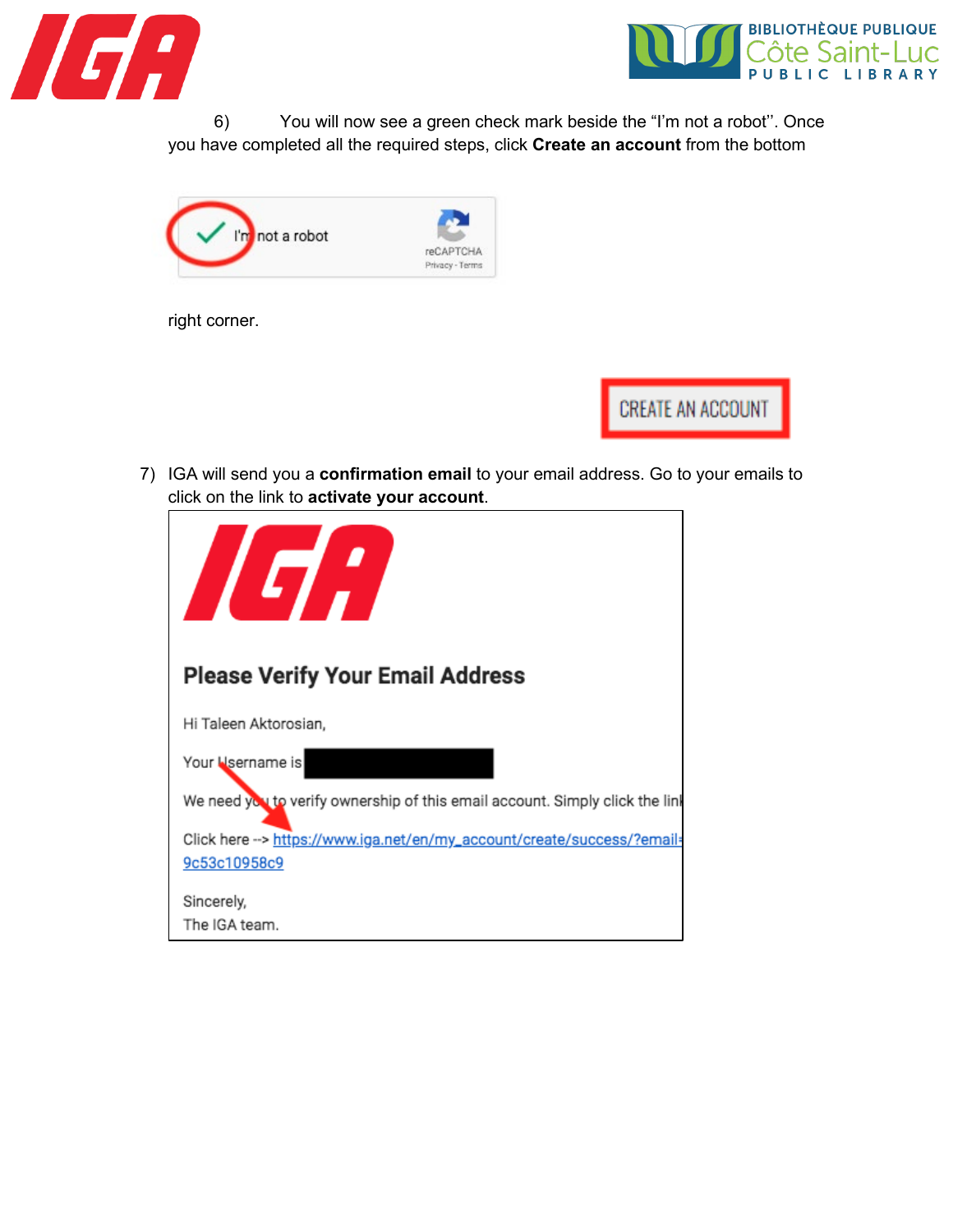



8) You have now successfully created your IGA account. Click on **Access to my account** from the bottom left side to log in.

| IGA > Create an account         |                                                                                                                                                                                                                      |                         |  |
|---------------------------------|----------------------------------------------------------------------------------------------------------------------------------------------------------------------------------------------------------------------|-------------------------|--|
|                                 |                                                                                                                                                                                                                      | <b>ACCOUNT CREATION</b> |  |
| You can now acces your profile! | YOUR ACCOUNT HAS BEEN CREATED SUCCESSFULLY.                                                                                                                                                                          |                         |  |
|                                 | Your account now allow you to save your favorite recipes, to save your favorite store location, to subscribe to our newsletter,<br>to save your shopping lists and your orders, and receive personalized promotions. |                         |  |
|                                 |                                                                                                                                                                                                                      |                         |  |
| ACCESS TO MY ACCOUNT            |                                                                                                                                                                                                                      |                         |  |

## **Step 2: Log in, complete your profile, and choose your IGA store**

1) Log in to your IGA account by entering your email address and IGA account password. Click **Login.**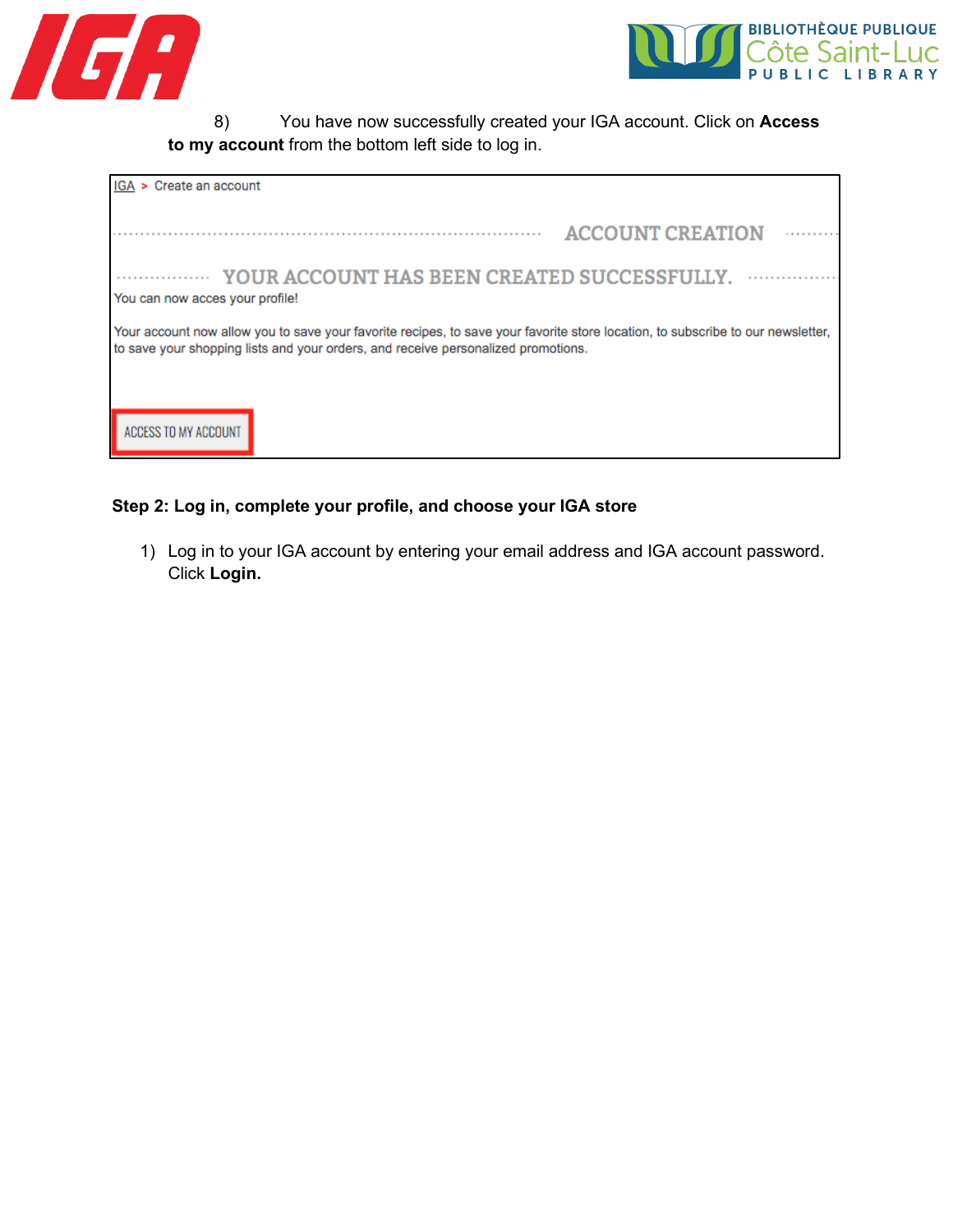



| Password |                          |               |  |
|----------|--------------------------|---------------|--|
|          |                          |               |  |
|          | Forgotten your password? |               |  |
|          |                          | <b>LOG IN</b> |  |

2) Next you will have to complete your profile. The left side column is not mandatory. On the right side column, enter your **address name, address, city, province, and postal code.** Check the box to choose this address as your delivery address.

| <b>Address Name</b>                                                                    |  |
|----------------------------------------------------------------------------------------|--|
|                                                                                        |  |
| <b>Address 1</b>                                                                       |  |
|                                                                                        |  |
| <b>Address 2</b>                                                                       |  |
|                                                                                        |  |
| <b>City</b>                                                                            |  |
|                                                                                        |  |
| <b>Province</b>                                                                        |  |
| Quebec                                                                                 |  |
| <b>Postal code</b>                                                                     |  |
|                                                                                        |  |
| Choose as my delivery address. (You can add other delivery addresses to your profile.) |  |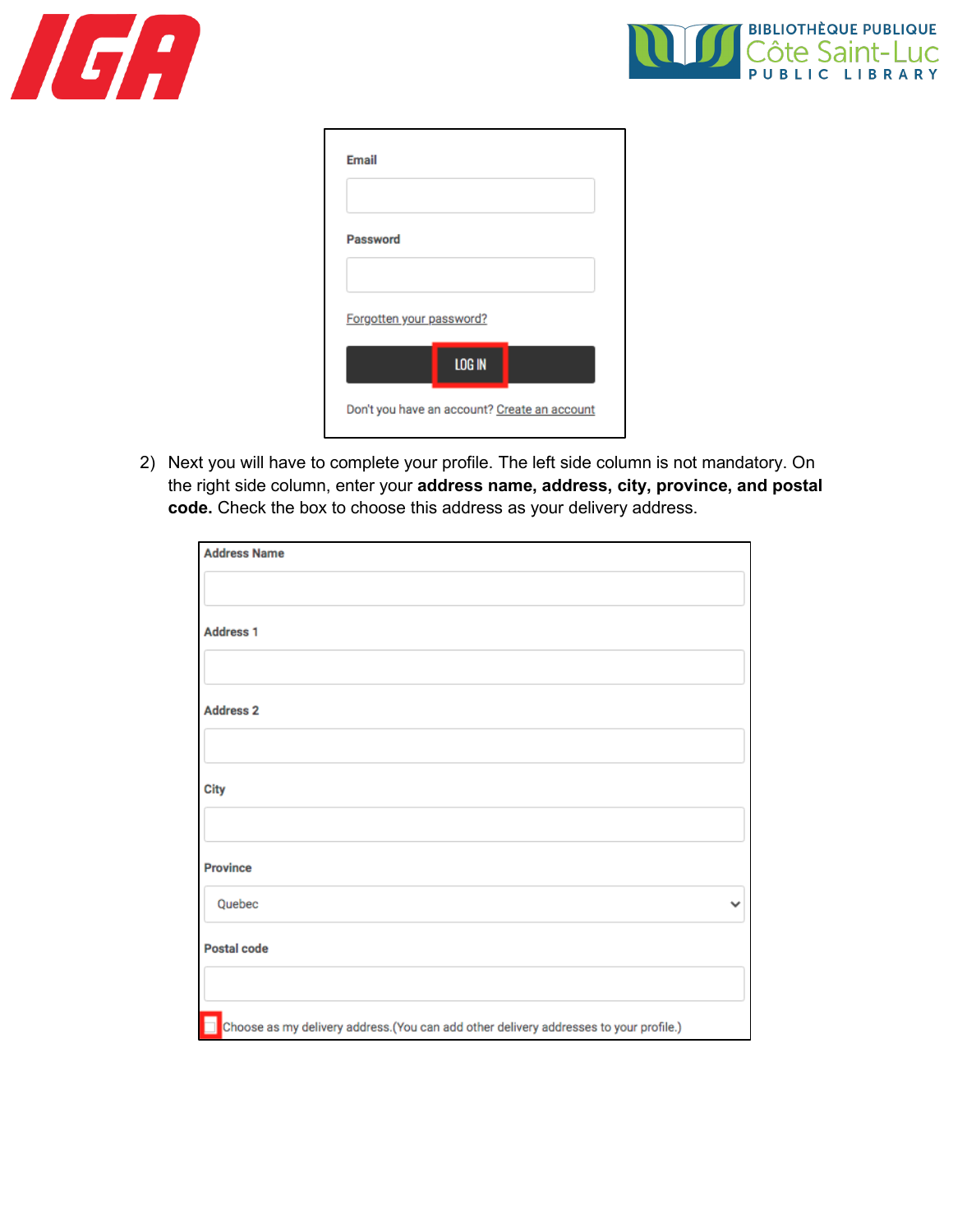





- 3) Click **Save** from the bottom right side once you are done entering all the information.
- 4) Next, you will need to select your closest IGA store. Click on **Select a Store** from the top right corner of the screen.
- 5) You will get a pop-up message from the top of the screen asking you to access your location. Click **Allow.**
- 6) IGA will then show you the stores nearest to you. First select between **pickup** (customer goes to pick up groceries from their selected store) or **delivery** (customer gets their groceries delivered at home) as your order method.

| 苛                              | www.iga.net wants to<br>o<br>Know your location<br><b>Block</b>                                                                          | ×<br><b>Taleen</b><br>Allow |
|--------------------------------|------------------------------------------------------------------------------------------------------------------------------------------|-----------------------------|
| Find a store                   | ● Delivery<br>$\circ$<br>Pickup                                                                                                          |                             |
|                                | <b>CONFIRM YOUR STORE FOR DELIVERY</b><br>Your postal code is required for a delivery.                                                   |                             |
| 2. Supermarché IGA Lipari inc. |                                                                                                                                          | 1.51 km                     |
| ו:מ                            | 7151 chemin de la Côte Saint-Luc, Montréal, Quebec, H4V 1J2<br>$\circ$<br>$(514) 486 - 3254$<br>t.<br>罟<br>Pickup<br><b>Store Detail</b> | <b>SELECT THIS STORE</b>    |

- 7) Scroll down to see the results and select your IGA store by clicking **Select this store**. (Note that some IGA stores don't offer an online grocery service and you will not see the option to select this store).
- 8) Once you have selected your store, click on **Reserve timeslot.**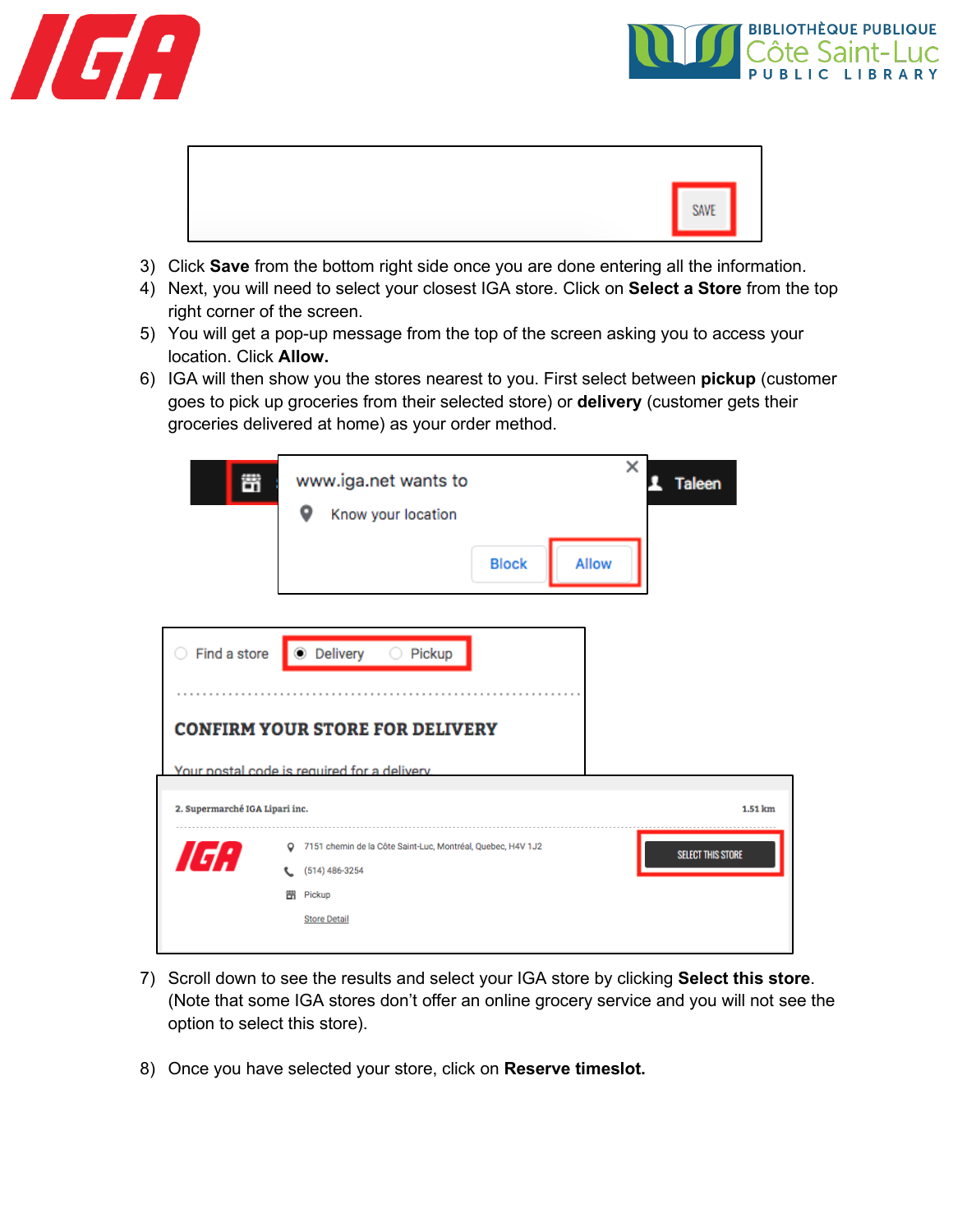



| 1. Supermarché IGA Lipari inc.<br>$0.1$ km |         |                                                                  |   |                         |  |
|--------------------------------------------|---------|------------------------------------------------------------------|---|-------------------------|--|
|                                            |         | Prices valid from Thursday July 2 2020 to Wednesday July 8 2020. |   |                         |  |
|                                            |         |                                                                  |   |                         |  |
| ,                                          | $\circ$ | 7151 chemin de la Côte Saint-Luc, Montréal, Quebec, H4V 1J2      | ✓ | <b>SELECTED STORE</b>   |  |
|                                            |         | (514) 486-3254                                                   |   |                         |  |
|                                            | 醟       | Pickup                                                           |   | <b>RESERVE TIMESLOT</b> |  |
|                                            |         | <b>Store Detail</b>                                              |   | <b>START SHOPPING</b>   |  |

9) From the drop-down menus, choose a **day and hour** that is convenient for you. Click **Reserve timeslot** once you are done.

| <b>RESERVE A TIME SLOT</b>                                                                                                                        |  |
|---------------------------------------------------------------------------------------------------------------------------------------------------|--|
| Prices are those in effect at the time of order pickup or<br>delivery. They remain in effect from Thursday to<br>Wednesday of the following week. |  |
| Day                                                                                                                                               |  |
| Friday July 10 (price change)                                                                                                                     |  |
| Hour                                                                                                                                              |  |
| 17:00 - 18:00                                                                                                                                     |  |
| <b>RESERVE TIMESLOT</b>                                                                                                                           |  |
|                                                                                                                                                   |  |

10) Note that this timeslot will be **reserved for you for an hour.** You will need to complete your purchase in that time period. If not completed, you will need to re-reserve a timeslot (and your original timeslot may no longer be available).



11) Click **Start Shopping**.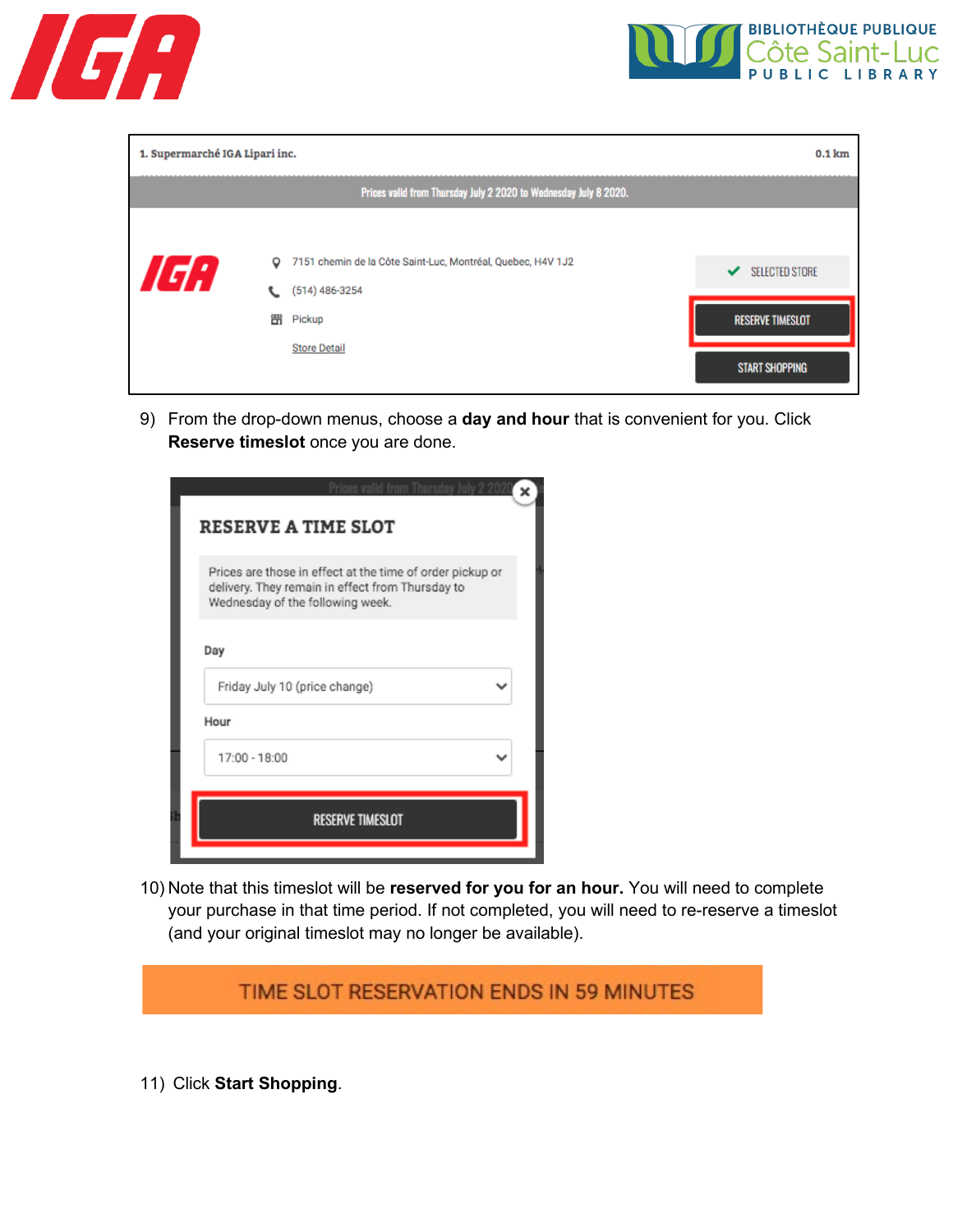



| 1. Supermarché IGA Lipari inc.<br>$0.1$ km |             |                                                                                                                                                                    |                                                                               |  |  |  |
|--------------------------------------------|-------------|--------------------------------------------------------------------------------------------------------------------------------------------------------------------|-------------------------------------------------------------------------------|--|--|--|
|                                            |             | Prices valid from Thursday July 9 2020 to Wednesday July 15 2020.                                                                                                  |                                                                               |  |  |  |
| d'I                                        | o<br>嘂<br>۰ | 7151 chemin de la Côte Saint-Luc, Montréal, Quebec, H4V 1J2<br>$(514)$ 486-3254<br>Pickup<br>Reserved timeslot Friday July 10 17:00 - 18:00<br><b>Store Detail</b> | <b>SELECTED STORE</b><br>✓<br><b>CHANGE TIMESLOT</b><br><b>START SHOPPING</b> |  |  |  |

### **Step 3: Find products and fill up your cart**

1) To see all the categories of food, hover your mouse over **Online Grocery** from the top menu. Click on the category of choice to start browsing.

| <b>GRILL EVERY DAY</b> | <b>ONLINE GROCERY</b> | <b>FLYER</b> | <b>CATERING</b>             | <b>RECIPES</b> | <b>DISCOVER</b>    | <b>ENVIRONMENT</b> | <b>IGA STAMPS</b> |
|------------------------|-----------------------|--------------|-----------------------------|----------------|--------------------|--------------------|-------------------|
|                        | In Flyer              |              | Ready-to-eat                |                | Alcoholic Beverage |                    |                   |
|                        | New Product           |              | <b>Refrigerated Grocery</b> |                | Deli and Cheese    |                    |                   |
|                        | Prix Club             |              | Frozen                      |                | Grocery            |                    | <b>HOW TO USE</b> |
|                        | Bakery                |              | Health & Beauty             |                | Seafood            |                    |                   |
|                        | Commercial Bakery     |              | Sushi                       |                |                    | PRESER             |                   |
|                        | Fruits and vegetables |              | Meat                        |                |                    |                    |                   |

2) To search for a specific product, type in the name of the product in the **search bar** at the top of the page. Make sure to select **Grocery** from the drop down menu, before clicking on the search button (magnifying glass) on the right.

| $All \wedge$   | ŝ     |  |
|----------------|-------|--|
| All            |       |  |
| Grocery        |       |  |
| Grocery $\vee$ | apple |  |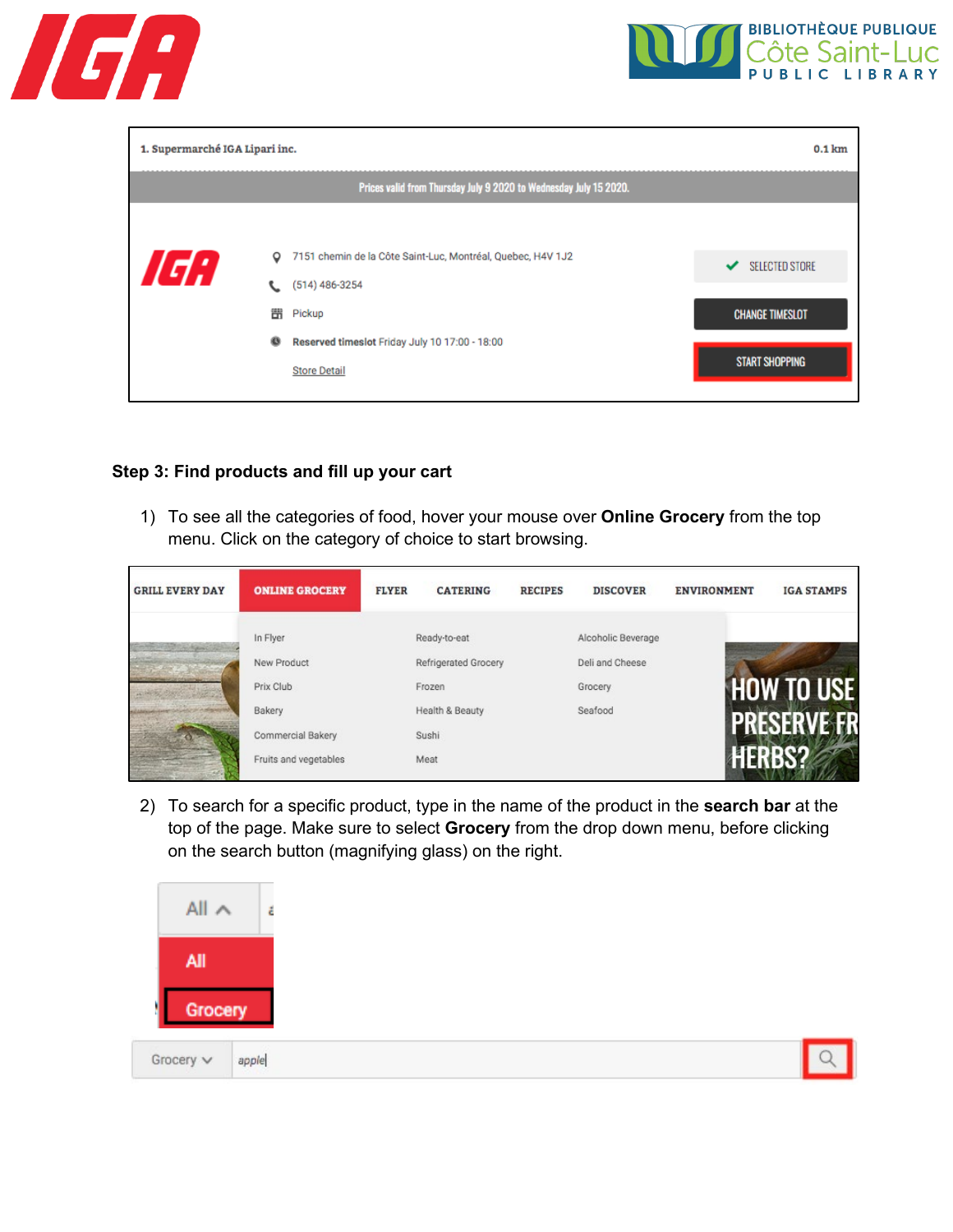



3) Locate the item of choice from the results and click **Add to Cart**.



4) You can then add or subtract the amount of product by using the **+ and - option**.

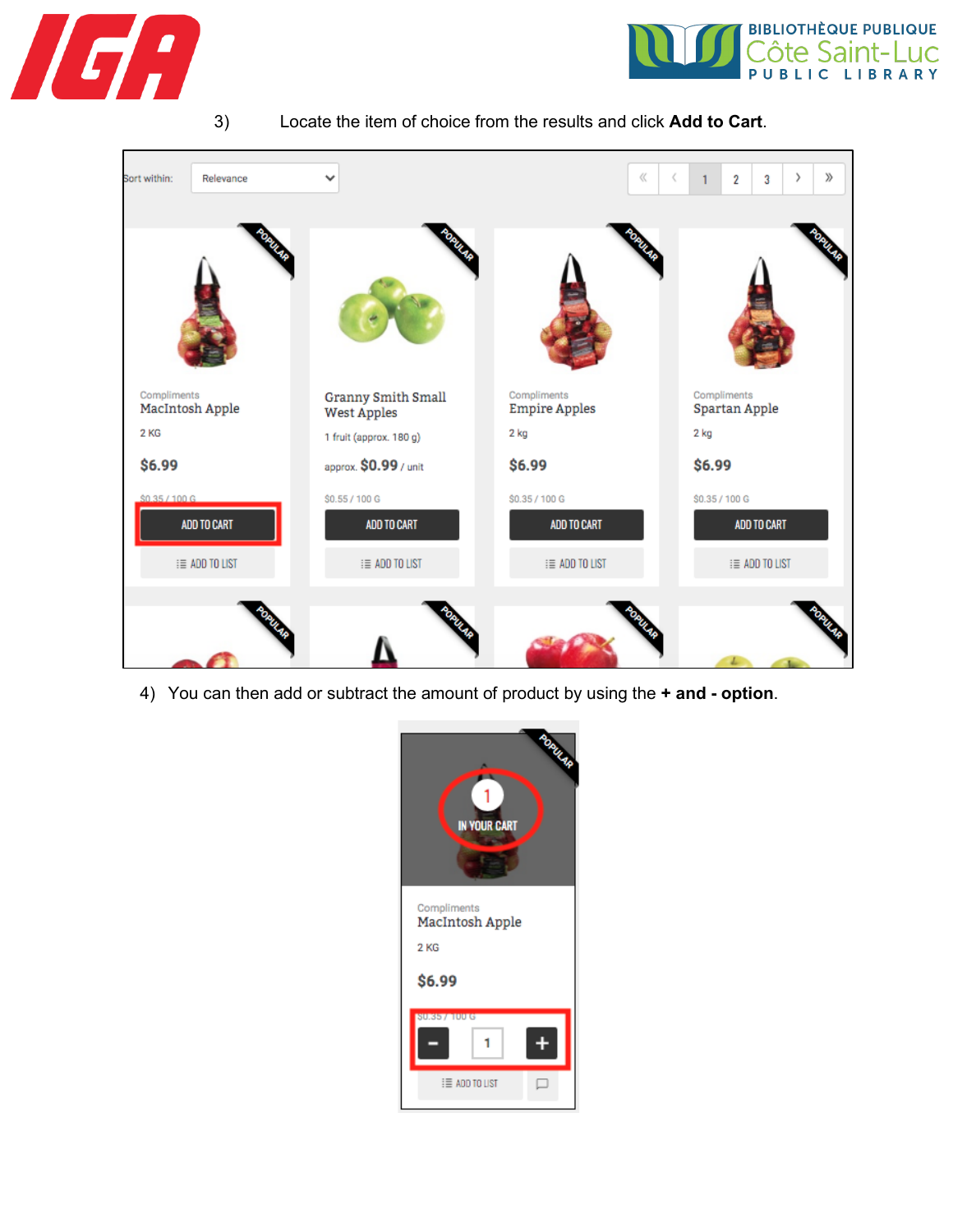



5) Once you have placed all your desired items in your cart, click on the cart button to check out. You will notice the amount owed.

| 醟 | Supermarché IGA Lipari inc. |  | Select a shopping list   1 Taleen |
|---|-----------------------------|--|-----------------------------------|
|   |                             |  |                                   |
|   |                             |  | $\blacktriangleright$ \$16.48     |

6) Scroll down to see all the items in your cart. Here you can remove or adjust the quantity of a product.

|  | Compliments<br>MacIntosh Apple<br>$2$ KG | 2 | Unit price<br><b>S6.99</b><br>\$5.99 | Subtotal<br>\$11.98 | REMOVE |
|--|------------------------------------------|---|--------------------------------------|---------------------|--------|
|  | Call if substitution                     |   | $\checkmark$                         | Write a comment     |        |

7) You also have the option to receive a call from the store if your desired product is no longer available and a substitution is needed. Click on any of the three options from the drop down menu.

| Compliments               | Otv | Unit price       | Subtotal        | REMOVE |
|---------------------------|-----|------------------|-----------------|--------|
| MacIntosh Apple<br>2 KG   | າ   | \$6.99<br>\$5.99 | \$11.98         |        |
| Call if substitution<br>v |     |                  | Write a comment |        |

8) You can also leave a comment regarding the product (ex. Only fresh ones please)

| П | Compliments<br>MacIntosh Apple<br>2 KG | Oty<br>2 | Unit price<br>\$6.99<br>\$5.99 | Subtotal<br>\$11.98    | <b>REMOVE</b> |
|---|----------------------------------------|----------|--------------------------------|------------------------|---------------|
|   | Call if substitution                   |          | $\checkmark$                   | only fresh ones please |               |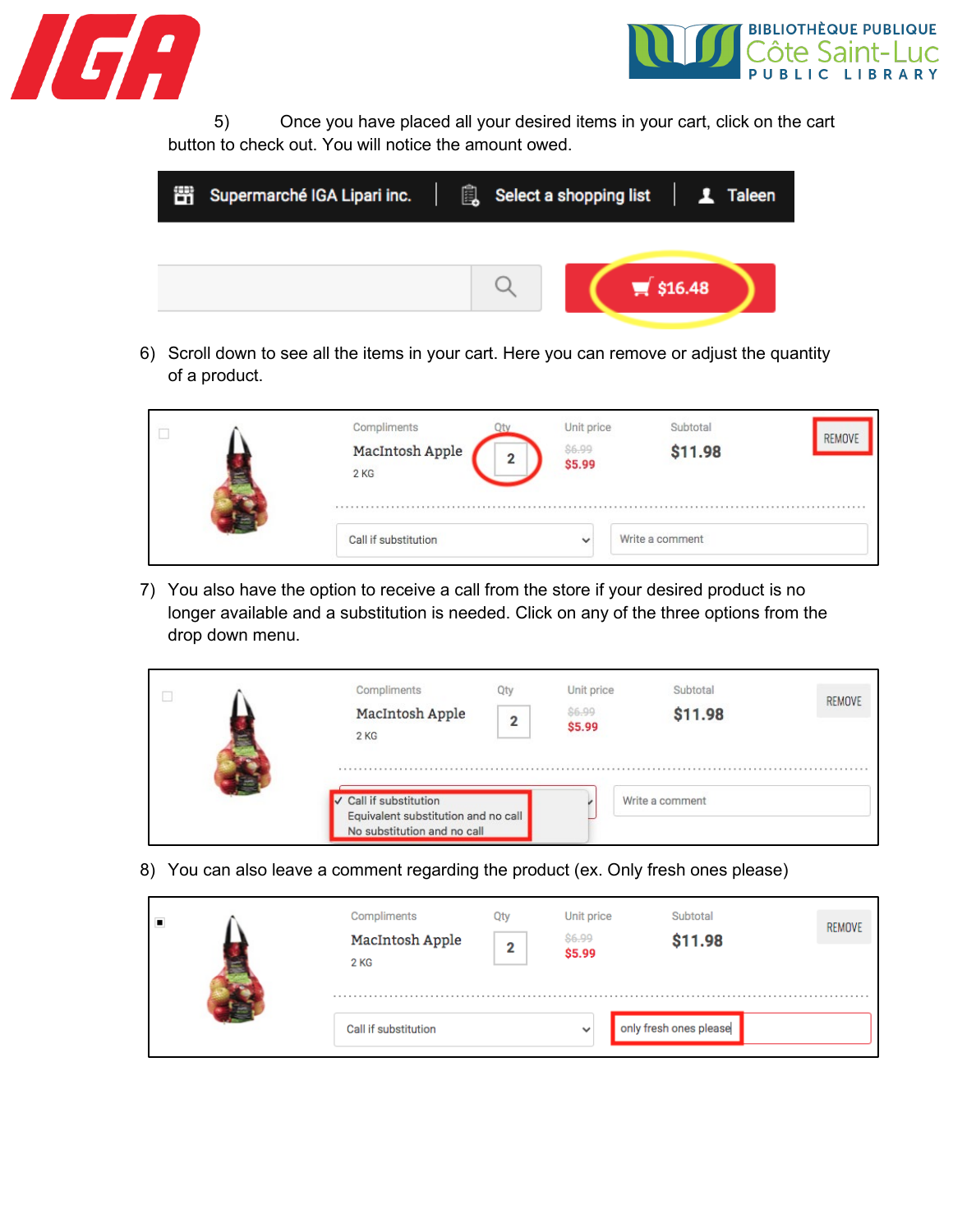



## **Step 4: Create shopping lists**

1) If you would like to keep your chosen products to purchase for a future delivery, you can save some or all of the items in a Shopping list. To do so, check the box on the left side of each product.

| $\bullet$      | Compliments<br>MacIntosh Apple<br>2 KG<br>Call if substitution | Qty<br>$\overline{2}$ | Unit price<br>\$6.99<br>\$5.99<br>$\checkmark$ | Subtotal<br>\$11.98<br>Write a comment | REMOVE |
|----------------|----------------------------------------------------------------|-----------------------|------------------------------------------------|----------------------------------------|--------|
| $\blacksquare$ | English HH<br><b>Seedless</b><br>Cucumbers<br>1 EA             | Qty<br>3              | Unit price<br>\$2.49<br>\$1.50                 | Subtotal<br>\$4.50                     | REMOVE |

2) At the top, click on the arrow beside **Add selected items to a shopping list** and give your shopping list a name (ex. Basics, produce, household products, etc.). Click **Create.**

| Add selected items to a shopping list |  |               |  |  |
|---------------------------------------|--|---------------|--|--|
| <b>Create a list</b>                  |  |               |  |  |
| Produce                               |  |               |  |  |
|                                       |  |               |  |  |
| CANCEL                                |  | <b>CREATE</b> |  |  |
|                                       |  |               |  |  |

**Step 5: Place your order**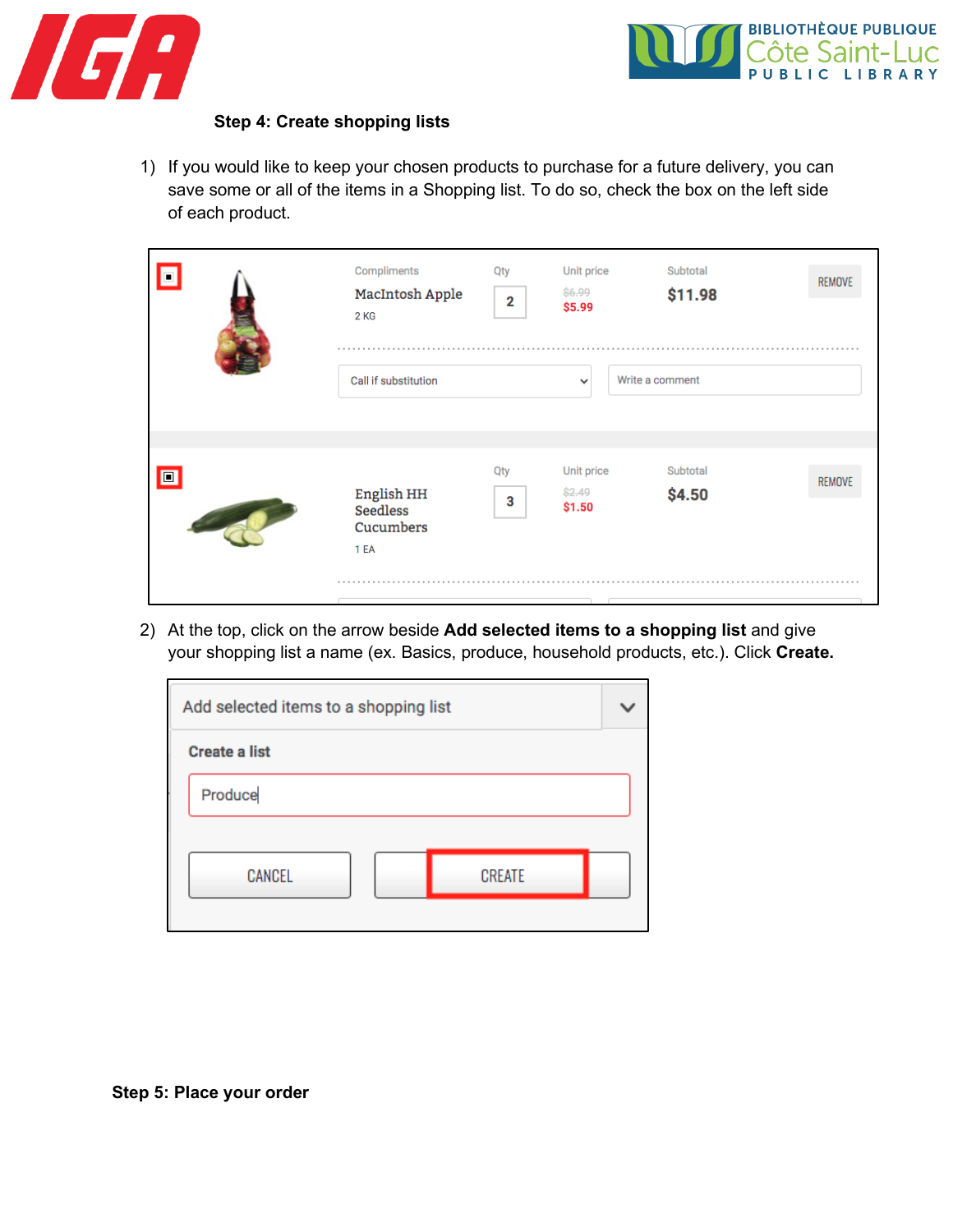



\*Note that you need a minimum of 45\$ worth of groceries to place an online order. There may also be an assembly and delivery fee depending on your chosen options.

1) On the right side of the screen, you will see your **cart summary,** including the total, subtotal, assembly fee, and delivery fee.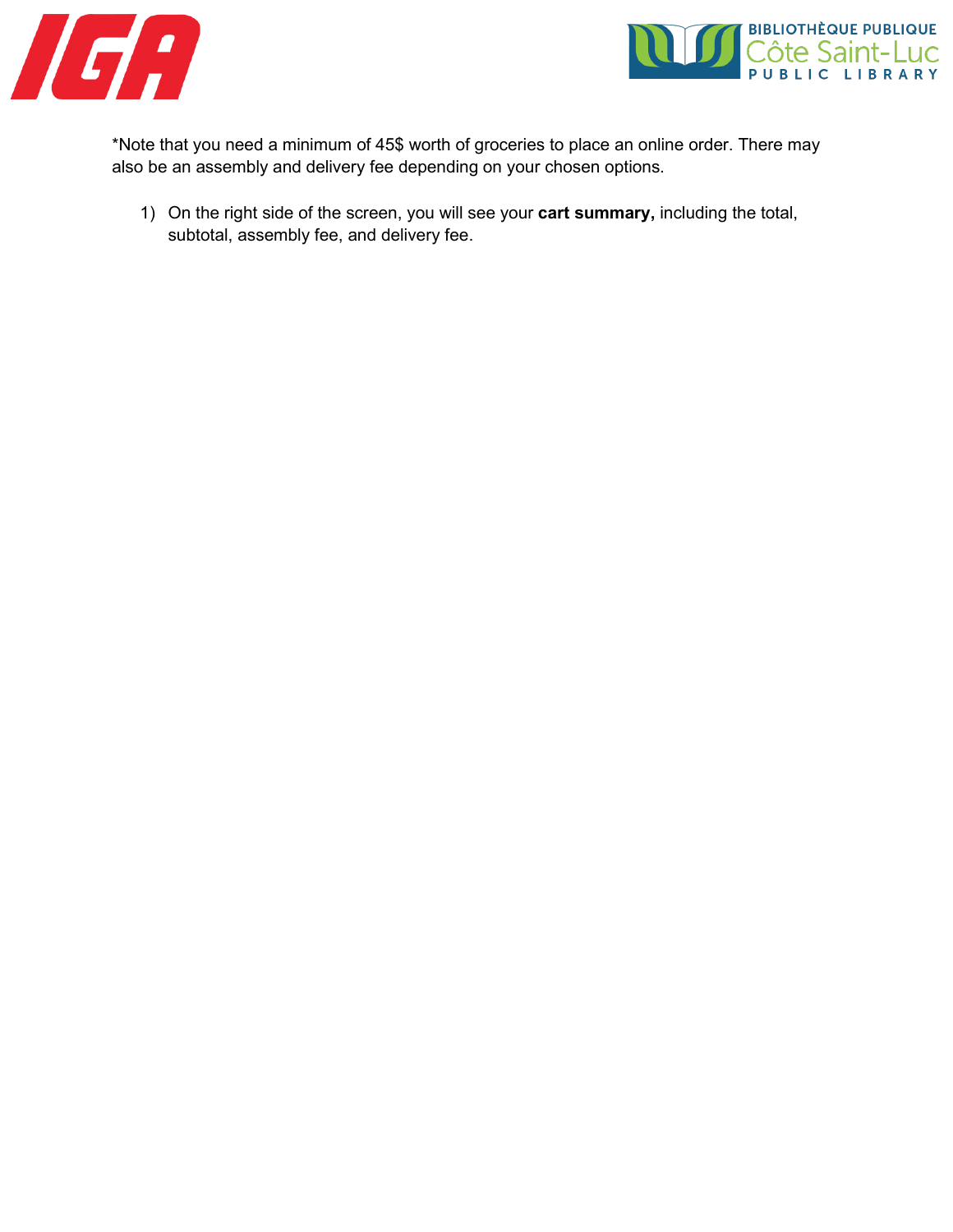



| <b>CART SUMMARY</b>                                                         |         |  |  |
|-----------------------------------------------------------------------------|---------|--|--|
| <b>ESTIMATED TOTAL</b>                                                      |         |  |  |
| \$59.86                                                                     |         |  |  |
| <b>PLACE ORDER</b>                                                          |         |  |  |
| The number of AIR MILES reward miles<br>earned will appear on your receipt. |         |  |  |
| <b>DETAILS</b>                                                              |         |  |  |
| <b>Estimated subtotal</b>                                                   | \$55.86 |  |  |
| Discount                                                                    | \$0.00  |  |  |
| <b>Assembly Fee</b>                                                         | \$4.00  |  |  |
| Delivery fee                                                                | \$0.00  |  |  |

2) You will also see the **delivery or pickup date and time**, as well as your selected store. You can always change this before placing your order.

| <b>PICKUP</b>          | <b>CART SUMMARY</b>     |  |
|------------------------|-------------------------|--|
| <b>ESTIMATED TOTAL</b> |                         |  |
|                        | \$59.86                 |  |
|                        | <b>PLACE ORDER</b>      |  |
|                        | uun                     |  |
|                        | Between 17:00 and 18:00 |  |
|                        | <b>CHANGE</b>           |  |

3) When you are ready, click **Place Order.**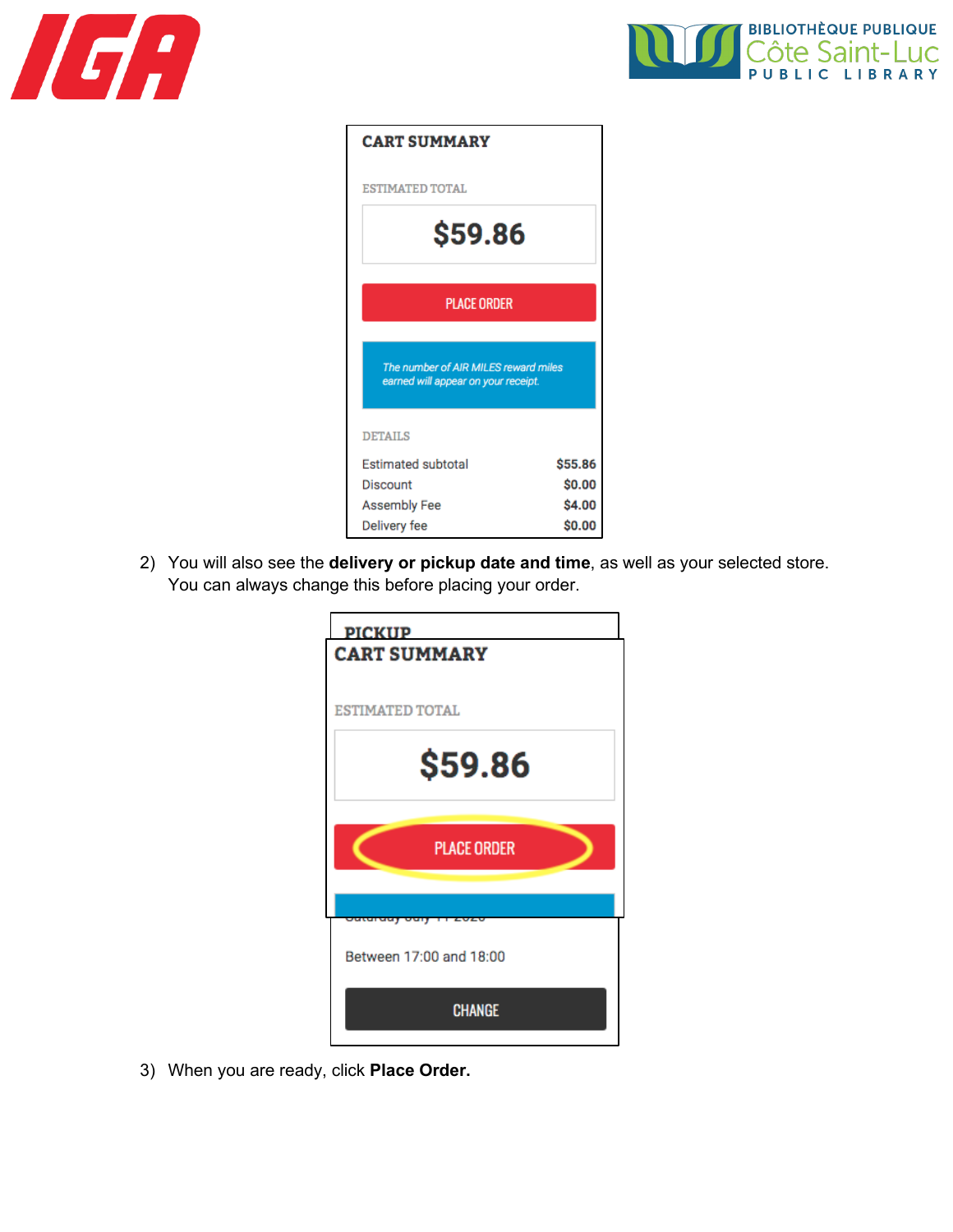



4) Confirm your order method by selecting **Pickup or Delivery.** Select **Next Step** from the bottom right corner.

| <b>Order Method</b>                                                                       | <b>Store &amp; Schedule</b>                                            | Payment | <b>Review order</b>          |
|-------------------------------------------------------------------------------------------|------------------------------------------------------------------------|---------|------------------------------|
| <b>ORDER METHOD</b>                                                                       |                                                                        |         | 圔<br>\$59.86                 |
| contact with the delivery person when they receive their order.                           | For public health reasons, we recommend that our customers limit their |         | Estimated total of your cart |
| Substantial third-party delivery charges will be added for deliveries to northern Quebec. |                                                                        |         |                              |
| <b>SELECT AN ORDER METHOD</b>                                                             |                                                                        |         |                              |
| <b>Delivery</b><br>● Pickup                                                               |                                                                        |         |                              |
| BACK TO ORDER METHOD                                                                      |                                                                        |         | <b>NEXT STEP</b>             |

5) Confirm your store and the chosen timeslot for your pickup or delivery. Select **Next** 

| <b>Order Method</b>                                            | <b>Store &amp; Schedule</b>                                  | Payment | <b>Review order</b>                          |
|----------------------------------------------------------------|--------------------------------------------------------------|---------|----------------------------------------------|
| <b>STORE &amp; SCHEDULE</b>                                    |                                                              |         | 篇<br>\$59.86<br>Estimated total of your cart |
| Supermarché IGA Lipari inc.<br>168<br>$\binom{6}{14}$ 486-3254 | 9 7151 chemin de la Côte Saint-Luc, Montréal, Quebec, H4V1J2 |         | 15.75 km                                     |
| BACK TO ORDER METHOD                                           |                                                              |         | <b>NEXT STEP</b>                             |

## **Step**.

6) Select your desired **payment method.** Note that online payment is only available for deliveries. Select **payment type** (credit or debit card). Then click on **Next Step**.